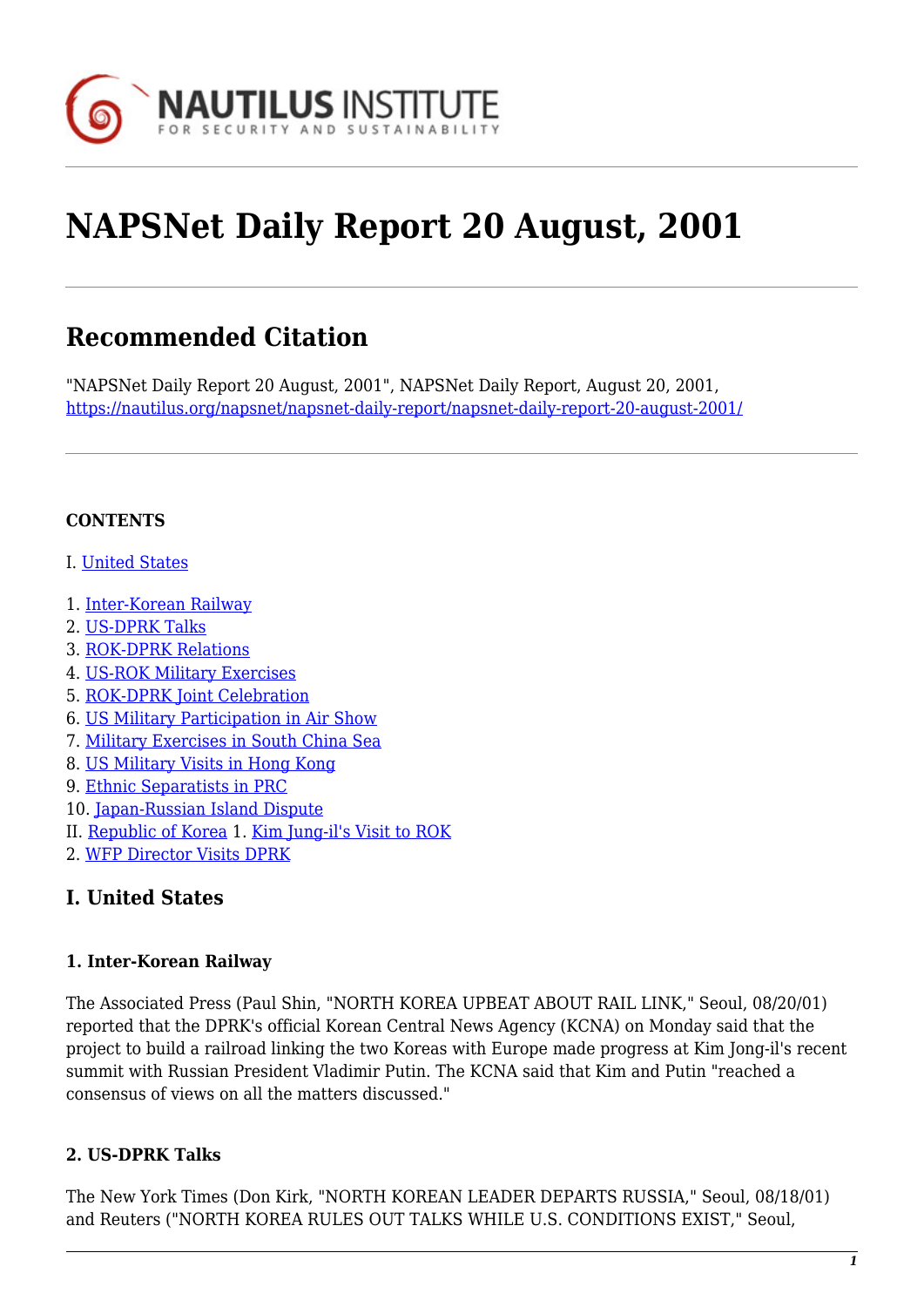08/18/01) reported that the DPRK's Rodong Sinmun said Saturday that it would be difficult for the US and the DPRK to resume dialogue. It said, "The DPRK and the U.S. cannot sit at the negotiating table as long as the latter has a dagger in its belt and no success can be expected even if such dialogue takes place." It added that the US proposal for talks to include nuclear and conventional weapons as well as missiles was "a precondition for dialogue that the United States unilaterally imposed."

#### <span id="page-1-0"></span>**3. ROK-DPRK Relations**

Reuters ("S.KOREA DISCUSSES NORTH AS U.S. LAUNCHES WAR GAMES," Seoul, 08/20/01) reported that ROK President Kim Dae-jung on Monday vowed to boost security and strengthen diplomatic ties with major powers to underpin his effort to revive talks with the DPRK. Kim told a special meeting of the National Security Council of senior cabinet ministers that the ROK must "prepare a solid security system while forging a peace process through dialogue." He said that ROK security could be assured with a combination of ROK-US military cooperation and stronger diplomatic ties with the PRC, Japan, Russia and the US. ROK Foreign Minister Han Seung-soo was quoted as telling a luncheon with domestic journalists that he remained optimistic that Kim Jong-il would visit Seoul.

#### <span id="page-1-1"></span>**4. US-ROK Military Exercises**

The Associated Press ("S. KOREA, US BEGIN MILITARY EXERCISE," Seoul, 08/20/01) reported that the ROK and the US began the 12-day joint Ulchi Focus Lens military exercise on Monday. The exercise is largely a computer- simulated war game that has been conducted annually since 1976.

#### <span id="page-1-2"></span>**5. ROK-DPRK Joint Celebration**

The Associated Press ("SOUTH KOREAN GOVERNMENT IN A QUANDARY OVER CIVIC DELEGATION IN NORTH KOREA," Seoul, 08/20/01) reported that some of a civic delegation that traveled to Pyongyang for joint liberation day celebrations may face questioning by prosecutors on possible violations of the National Security Law. ROK Cabinet ministers on Monday discussed how to deal with the delegates, but made no announcements. Hong Kwan-hee, analyst at the state-run Korean Institute of National Unification, stated, "If the government doesn't deal with this issue very firmly and effectively and quickly, then it could be a seed for problems in the future." Among those possibly facing charges is Kim Jong-su, a Roman Catholic priest who delivered a sermon at a Mass in Jangchung cathedral in Pyongyang. The DPRK's official Korean Central News Agency (KCNA) stated, "The mass underscored the need to put an end to the bitter sufferings from the national division caused by outside forces." KCNA said that ROK delegates also prayed at Pongsu church, one of two Protestant churches in Pyongyang. Others gathered with Northern Buddhists at a mountain temple and attended a service of the indigenous Korean religion, Chondo.

#### <span id="page-1-3"></span>**6. US Military Participation in Air Show**

Defense News (Robert Holzer and Amy Svitak, "PENTAGON TO ASSESS FUTURE ROLE IN AIR SHOWS," Washington, 08/20-26/01, 3) reported that a US government official in the ROK said Friday that the US Defense Department has not yet given clearance for the US military to take part in the Seoul Air Show. The department's new Undersecretary of Defense for Policy, Douglas Feith, is reviewing US military participation in international armaments shows. A US defense official said that the review was prompted in part by press criticism of sending uniformed personnel to help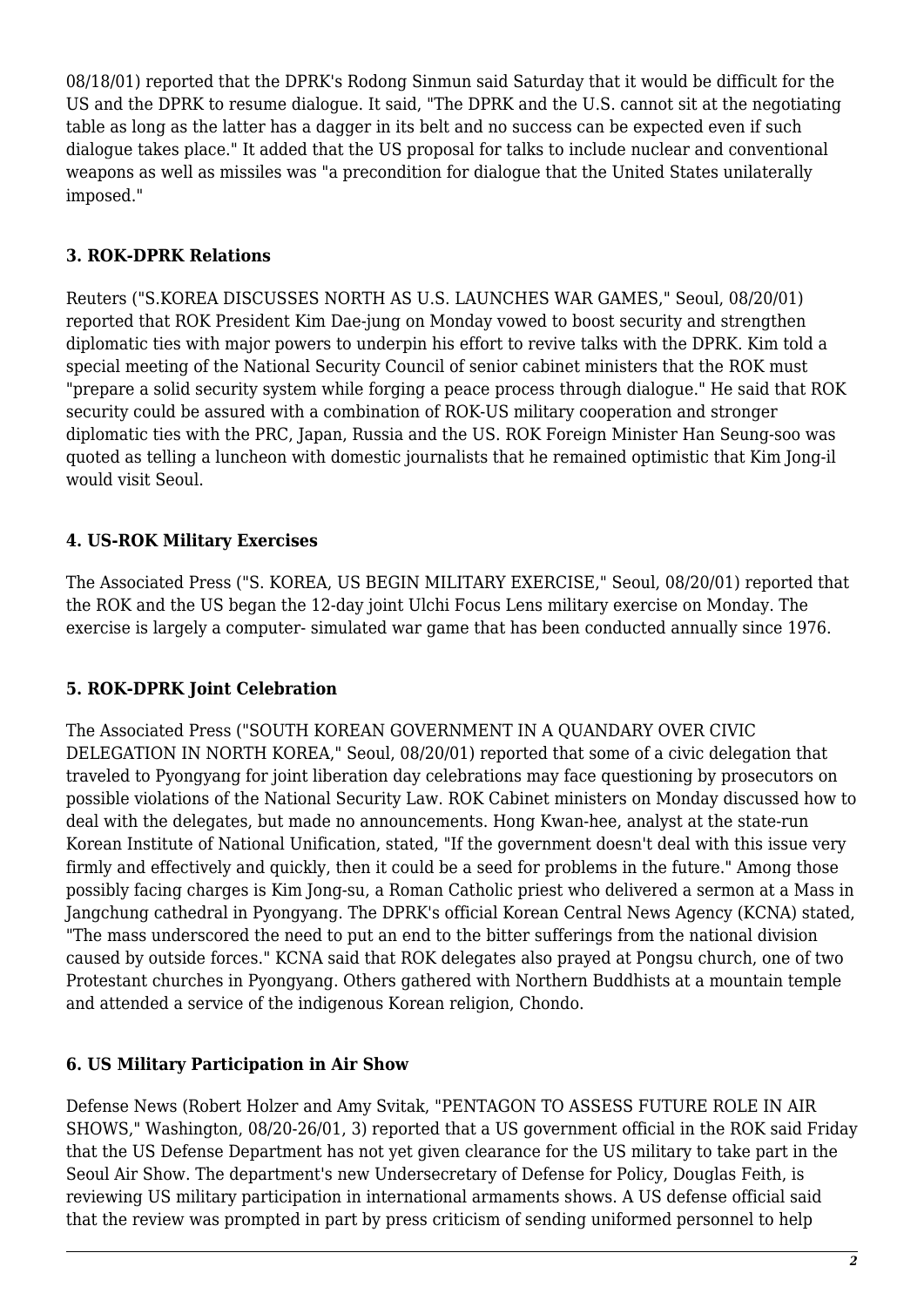private companies sell their products. One US defense official stated, "It's not a crackdown. We're not expecting any major policy shift. He's simply looking for more detailed justification for [Defense Department] participation." Chris Lombardi, manager for international affairs at the Aerospace Industries Association, a trade group that represents major US defense and aerospace firms, argued, "The potential to lose those sales by not having a U.S. military presence in that air show is significant." He warned that a lack of US participation would also be an insult to the ROK, adding, "The worst thing we could do right now is offend the Koreans, even unintentionally." [Ed. Note: This article was included in the US Department of Defense's Early Bird news service for August 20.]

#### <span id="page-2-0"></span>**7. Military Exercises in South China Sea**

Agence France-Press ("US NAVY STAGES BIG SHOW OF FORCE IN SOUTH CHINA SEA," Hong Kong, 08/18/01) and the Associated Press (Helen Luk, "U.S. NAVY MOUNTS HUGE DRILL OFF COAST," Hong Kong, 08/18/01) reported that the US aircraft carriers USS Carl Vinson and USS Constellation led one-day exercise in the South China Sea on Friday involving 13 other vessels including three submarines, about 150 aircraft, and more than 15,000 personnel. An official report on the US 7th Fleet's Internet website said that the exercise was a "rare meeting at sea" for two US battle groups. It added, "Along with the valuable training benefits achieved during the exercise, the meeting of the two aircraft carrier battle groups on the high seas demonstrates a commitment to providing peace and cooperation in the region while preserving the right to freedom of navigation." Analysts quoted by the South China Morning Post said that the exercise was a pointed message to the PRC as the People's Liberation Army (PLA) conducts large war games on the southern coast facing Taiwan. Paul Beaver, an independent defense analyst in Britain, stated, "There are no coincidences around the Taiwan Strait and the Americans would have been fully aware of the PLA exercises when they planned this. They are demonstrating to the PLA that they have an interest in the future of Taiwan." The pro-PRC Hong Kong newspaper Wen Wei Po said Sunday that the PRC has begun final preparations for its largest-ever military exercises, which would simulate an invasion of the Taiwan-controlled Penghu islands. PLA troops would try to "strongly resist US intervention" over Taiwan and are aimed at "fighting off an aircraft carrier." [Ed. Note: This article was included in the US Department of Defense's Early Bird news service for August 20.]

#### <span id="page-2-1"></span>**8. US Military Visits in Hong Kong**

The Associated Press (Helen Luk, "7 U.S. WARSHIPS ARRIVE IN HONG KONG," Hong Kong, 08/20/01) reported that seven US warships visited Hong Kong on Monday. Since last April's spy plane collision, the only US port call allowed was in July by two small anti-mine ships.

<span id="page-2-2"></span>The Associated Press ("CHINA BARS U.S. NAVY PLANE," Hong Kong, 08/19/01) and the South China Morning Post (Marcal Joanilho, "BEIJING BARS US SPY PLANE FROM SAR TRIP," 08/20/01) reported that Barbara Zigli, spokeswoman for the US Consulate in Hong Kong, said that the PRC barred the US Navy patrol plane P-3C Orion from visiting Hong Kong last week on a training mission. The PRC's official Xinhua News Agency quoted Foreign Ministry spokesman Sun Yuxi as saying that the PRC took into account unspecified "related factors" in deciding on such requests. Sun stated, "We ratify them case by case." Analysts said that one factor for the refusal was that the P- 3C is equipped to track submarines and the PRC is conducting a large-sale exercise in the region. They also said the timing of the visit was highly sensitive, especially at a time when the Chinese people felt their leaders were showing weakness towards the US and Japan. [Ed. Note: This article was included in the US Department of Defense's Early Bird news service for August 20.]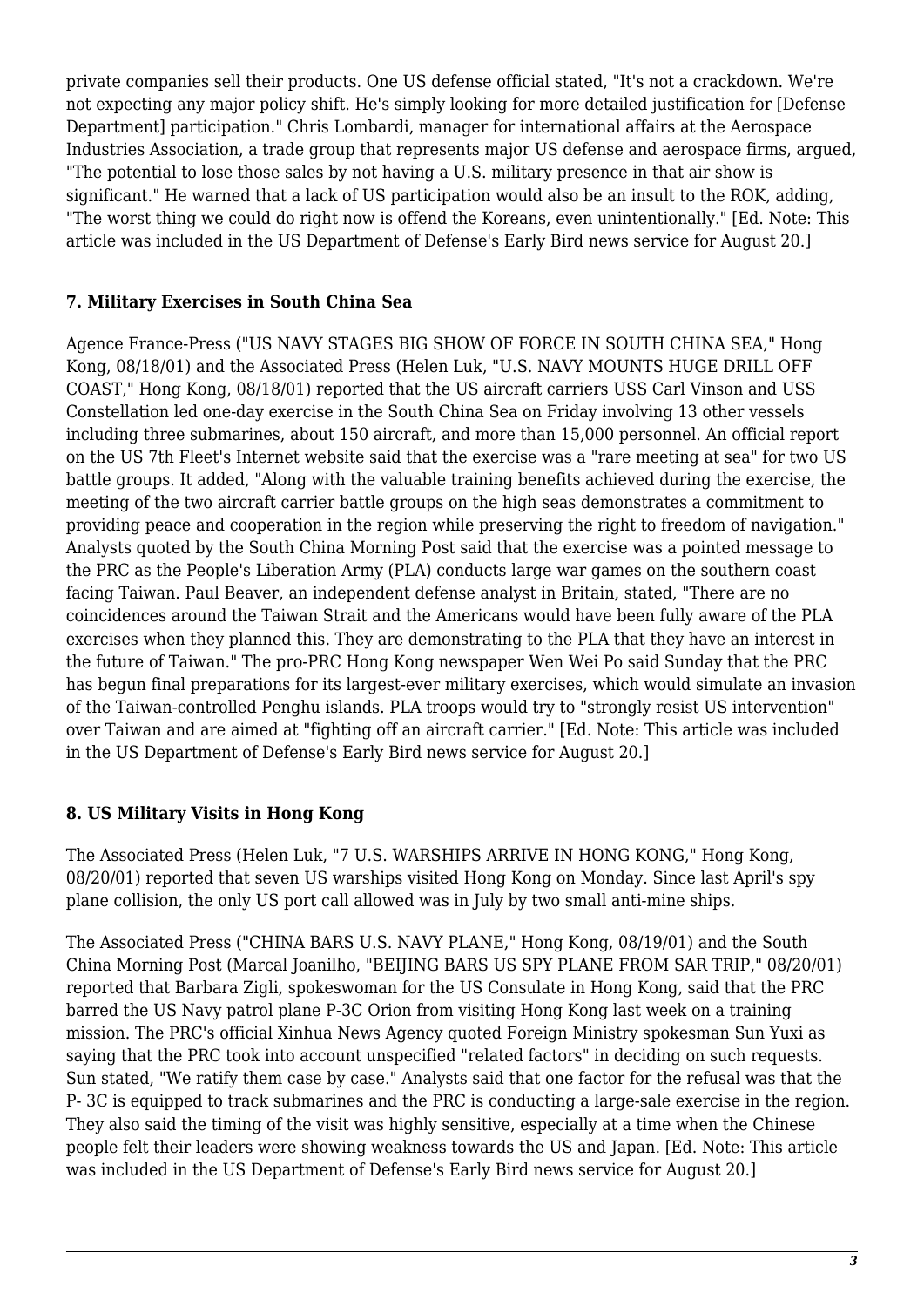#### **9. Ethnic Separatists in PRC**

The Washington Post (John Pomfret, "CHINA FLEXES MUSCLES AT ETHNIC SEPARATISTS," 08/19/01, Kashgar, A17) reported that the PRC People's Liberation Army (PLA) has conducted more than 10 days of war games in Xinjiang region, home of Uighur ethnic separatists. Dru Gladney, a professor of Asian Studies at the University of Hawaii, stated, "There is a feeling that the Chinese government has given and given and given to Xinjiang, and all they get is criticism. Now they have abandoned that tactic and are studying how America settled the West and decimated the Indians. They risk making the same mistakes we made." The Shanghai Cooperative Organization, which includes four central Asian nations, the PRC and Russia, has backed the PRC's policies, and Kazakhstan and Kyrgyzstan now routinely extradite alleged separatists back to the PRC. The PRC has granted aid to the militaries of Kyrgyzstan, Uzbekistan and Kazakhstan, and has invested millions in Kazakhstan's oil industry. The PRC has also begun development projects designed to speed the settlement of Xinjiang by Han Chinese and the extraction of Xinjiang's mineral resources.

#### <span id="page-3-0"></span>**10. Japan-Russian Island Dispute**

The BBC World Service ("JAPAN WARNS RUSSIA OVER ISLANDS," 08/20/01) reported that Japanese Prime Minister Junichiro Koizumi wrote Russian President Vladimir Putin to urge him to avoid a worsening of the dispute over four small islands claimed by both countries. Koizumi said that Japan could not accept the Russian action in granting fishing rights around the islands to DPRK and Ukrainian vessels and that if the issue remained unresolved, it could seriously affect Japanese-Russian relations.

### <span id="page-3-1"></span>**II. Republic of Korea**

#### <span id="page-3-2"></span>**1. Kim Jung-il's Visit to ROK**

Joongang Ilbo ("CHAIRMAN KIM'S RETURN VISIT LIKELY TO BE WITHIN THIS YEAR," Moscow, 08/19/01) reported that DPRK Chairman Kim Jong-il is likely to make a return visit to Seoul within this year at the earliest, reported the Voice of Russia (VOR), citing diplomatic source in Pyongyang last Friday on the 17th. VOR then added that a high-level delegation is likely to make visit to Seoul beforehand. "Back in first inter-Korean summit meeting in Pyongyang the leaders of the North and South, after agreeing to let the issue of reunification be addressed solely between the two Koreas, then decided on high-level officials' meeting that would proceed the summit talks," VOR said. "However preparations for the meeting is yet to be completed."

#### <span id="page-3-3"></span>**2. WFP Director Visits DPRK**

Joongang Ilbo ("N.K. FOREIGN MINISTER MEETS WITH WFP CHIEF," Moscow, 08/19/01) reported that DPRK Foreign Affairs Minister Paek Nam-sun met with Executive Director of World Food Program (WFP) Catherine Bertini on Saturday. The two sides exchanged pleasant conversation at Mansudae Hall in Pyongyang reported the DPRK's state-run media Sunday but did not disclose on what exactly went between the two sides. Also present at the talks with other officials was David Morton the representative of United Nations Development Program (UNDP) and WFP at Pyongyang according to the news. Bertini who arrived at Pyongyang for four-day stay aims to make thorough investigation on the nation's dire food condition for next three days.